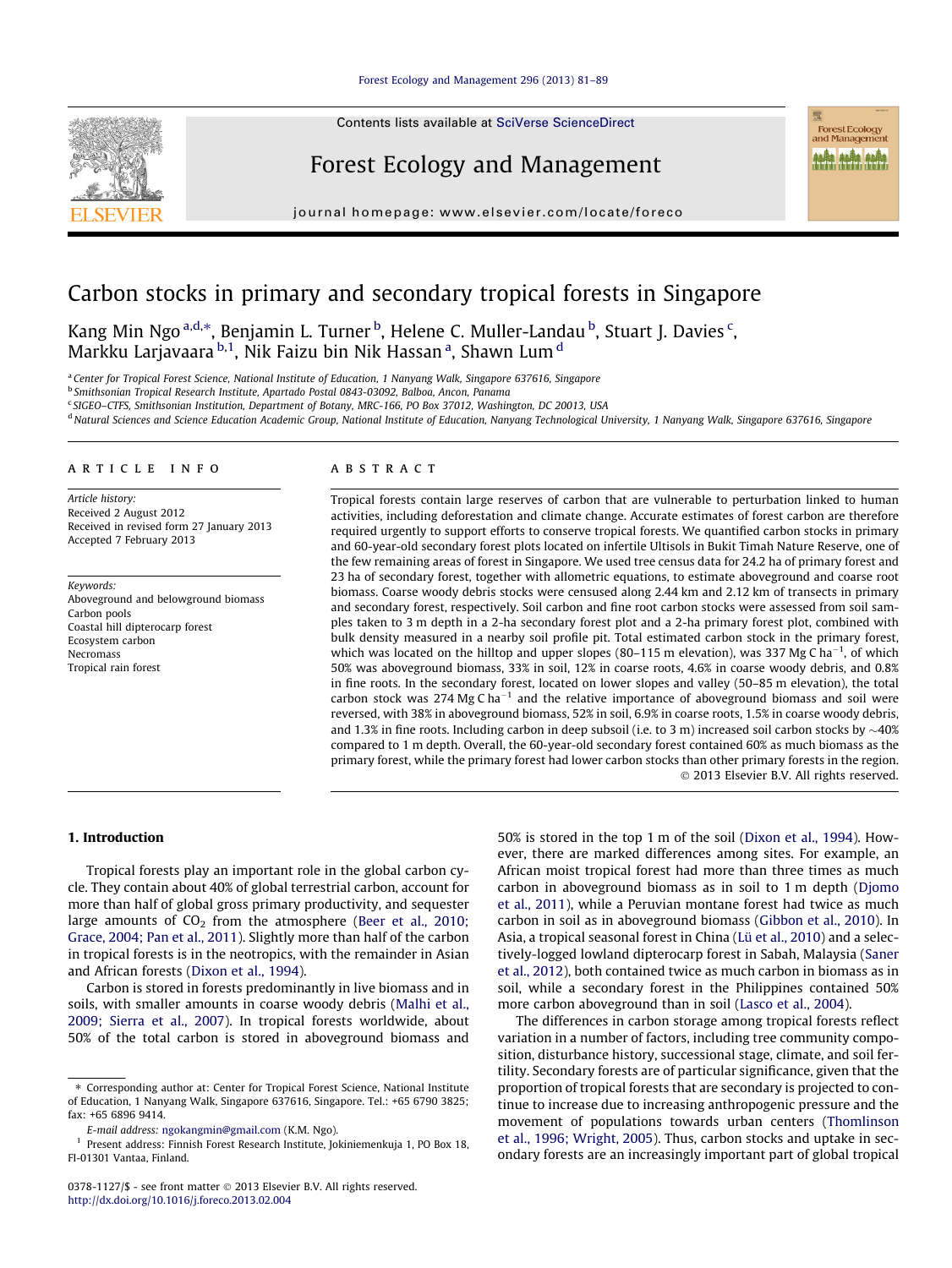forest carbon budgets. As more forests come under threat from deforestation and degradation, additional information on carbon stocks and pools in tropical forests worldwide is required to understand controls on carbon stocks and cycling, to calibrate global carbon cycle models, and to support regulatory frameworks such as the United Nations REDD program (Reducing Emissions from Deforestation and Forest Degradation in Developing Countries).

In Singapore, more than 95% of the original forest has been cleared, most of it prior to the 1870s [\(Corlett, 1992](#page-7-0)). Much of the remaining forest cover is secondary, although a few small patches of protected primary forest remain. Here we report carbon stocks in long-term forest dynamics plots in primary and secondary forests in Bukit Timah Nature Reserve, one of the few areas of protected forest on the island of Singapore. The site supports dipterocarp forest growing on infertile soils developed on granite bedrock [\(Burslem et al., 1994\)](#page-7-0). We estimate carbon stored in living trees, coarse woody debris, and soil. Importantly, we estimated soil carbon to 3 m depth; most studies only sample to 1 m, but tropical forest soils, including those at Bukit Timah, can be very deep (e.g. >5 m in Bukit Timah; see Supplementary material) and previous studies may therefore have underestimated soil carbon stocks.

## 2. Methods

# 2.1. Study site

Bukit Timah Nature Reserve (BTNR) is a 164-ha forest reserve in central Singapore that contains the island's largest remaining patch of primary forest ([LaFrankie et al., 2005\)](#page-7-0). The reserve is naturally dominated by coastal hill dipterocarp forest and contains Singapore's highest natural point (164 m above sea level). The core area of BTNR is a 70-ha block of mainly primary forest dominated by Shorea curtisii Dyer ex King, a hill forest species usually found at higher elevation in Peninsular Malaysia ([Symington et al., 2004\)](#page-8-0). The remainder of the reserve includes secondary forest regrowth on agricultural land abandoned since the 1950s (Lau and Noor, pers. comm.) and former cattle pasture dominated by the exotic African tulip tree (Spathodea campanulata).

Climate is aseasonal, with an average temperature of 27.0  $\degree$ C between 1929 and 2011. Mean annual rainfall is 2342 mm with all months receiving more than 100 mm on average ([National Envi](#page-7-0)[ronment Agency, 2012](#page-7-0)). Soils in BTNR are Typic Paleudults of the Rengam series formed on Bukit Timah Granite [\(Ives, 1977\)](#page-7-0), although this differs from the classification of a pedon adjacent to the primary forest plot studied here (see below). The soils are very acidic and infertile ([Burslem et al., 1994; Grubb et al., 1994\)](#page-7-0), with a particularly strong response of tree seedlings to phosphorus addition ([Burslem et al., 1994\)](#page-7-0).

## 2.2. Field data collection

Data from three different censuses were used to estimate tree biomass: 2008 censuses of all trees  $\geq 1$  cm dbh in a 2-ha primary forest plot [\(LaFrankie et al., 2005](#page-7-0)) and in 1.74 ha of a 2-ha secondary forest plot (the excluded area includes some primary forest), and a 2005 "Big Tree" survey that measured trees  $\geqslant$  30 cm dbh in the whole 164-ha reserve ([Fig. 1\)](#page-2-0). Trees were tagged, mapped and identified to species. Trunk diameters were measured at 1.3 m or above buttresses, and are henceforth referred to as dbh (diameter at breast height), even if measurement height was not at 1.3 m. Within the ''Big Tree'' survey, a 22.2-ha area of primary forest and a 23-ha area of secondary forest were chosen for analysis based on an analysis of species composition (unpublished data).

Coarse woody debris (CWD) was censused between September 2009 and February 2010, largely following the protocols established by [Larjavaara and Muller-Landau \(2009a, 2009b,](#page-7-0) [2010, 2011\).](#page-7-0) The CWD census was done along transects using line-intersect methods [\(Warren and Olsen, 1964](#page-8-0)), with a little over half the sampling effort concentrated in the 2-ha plots. Nine  $40 \times 40$  m subplots from the 2-ha primary forest plot and seven from the 2-ha secondary forest plot were sampled, with 160 m of transects within each subplot [\(Larjavaara and Muller-Landau,](#page-7-0) [2009a\)](#page-7-0). Ten 200 m transects were spread out regularly in the wider reserve for sampling [\(Larjavaara and Muller-Landau, 2009b\)](#page-7-0), five in primary and five in secondary forest. Standing woody debris  $\geqslant$  20 cm dbh was censused in the 2-ha plots only, and necromass of individual stems was estimated from diameter using the equations above. Where stumps were shorter than dbh, diameter was measured at the midpoint of the stump [\(Larjavaara and Muller-](#page-7-0)[Landau, 2009a\)](#page-7-0). Because destructive sampling was not allowed in BTNR, woody debris wood density was estimated from penetrometer penetration using a relationship fitted for data from Barro Colorado Island, Panama ([Larjavaara and Muller-Landau, 2010](#page-7-0)).

Soils were sampled between April and June 2008 in the 2-ha plots only. Cores were taken systematically from alternate  $20 \times 20$  m quadrats, giving a total of 26 sample locations in each 2 ha plot. In each plot, we used a 6 cm diameter constant volume corer to take samples from 0 to 10 cm (26 cores per plot) and 10–20 cm (18 cores per plot) and then a 7.5 cm diameter auger to take samples from 20 to 50 cm and 50 to 100 cm (10 cores for each depth) and 100–300 cm (2 cores taken in 50 cm increments). Samples were air-dried and roots and stones were removed by hand. Fine roots (<2 mm diameter) were separated by hand, dried at 60 °C, and weighed. The soils were then sieved  $(2 \text{ mm})$  and a subsample ground for analysis. Soil carbon concentration was determined by combustion and gas chromatography using a Thermo Flash EA 1112 Elemental Analyzer (CE Elantech, Lakewood, NJ).

Bulk density was determined for surface soils (0–10 cm and 10– 20 cm) using a constant volume corer as described above (i.e., a bulk density value was calculated for every sample). Total sample weight was measured and corrected for oven-dried weight of fine earth by determining moisture content on a subsample (105 $\degree$ C, 24 h) and correcting for root biomass (>2 mm). Bulk density was determined for deeper samples (>50 cm) by digging a 2 m deep soil profile pit close to the primary forest plot and taking bulk density samples by the compliant cavity method every 10 cm. Information on the profile, including profile description and analytical data, is presented in Supplementary material.

# 2.3. Calculations

Aboveground biomass (AGB) of each tree stem was estimated using the allometric equation for moist tropical forest from [Chave](#page-7-0) [et al. \(2005\):](#page-7-0)

$$
AGB = \rho \times \exp(-1.499 + 2.148 \ln(dbh) + 0.207(\ln(dbh))^{2}
$$

$$
- 0.0281(\ln(dbh))^{3})
$$

where  $\rho$  is wood specific gravity, dbh is in cm, and AGB is in kg dry mass. The generic moist tropical forest equation was used because site-specific equations were not available, and because the annual precipitation of BTNR falls within the interval 1500–3500 mm. Aboveground biomass was calculated for trees of 1–30 cm dbh in the 2-ha plots, and for the  $\geq 30$  cm dbh size class from the 2-ha plots and the Big Tree survey. Data from the 2008 census for the 2-ha plots were used in this analysis. Each species was assigned a wood specific gravity value obtained from a worldwide database ([Chave et al., 2005](#page-7-0)), with species level values used for 274 species, genus level for 200 species and family level for 21 species. Belowground biomass in coarse roots was estimated using allometric equations developed in Malaysia. The equation to estimate coarse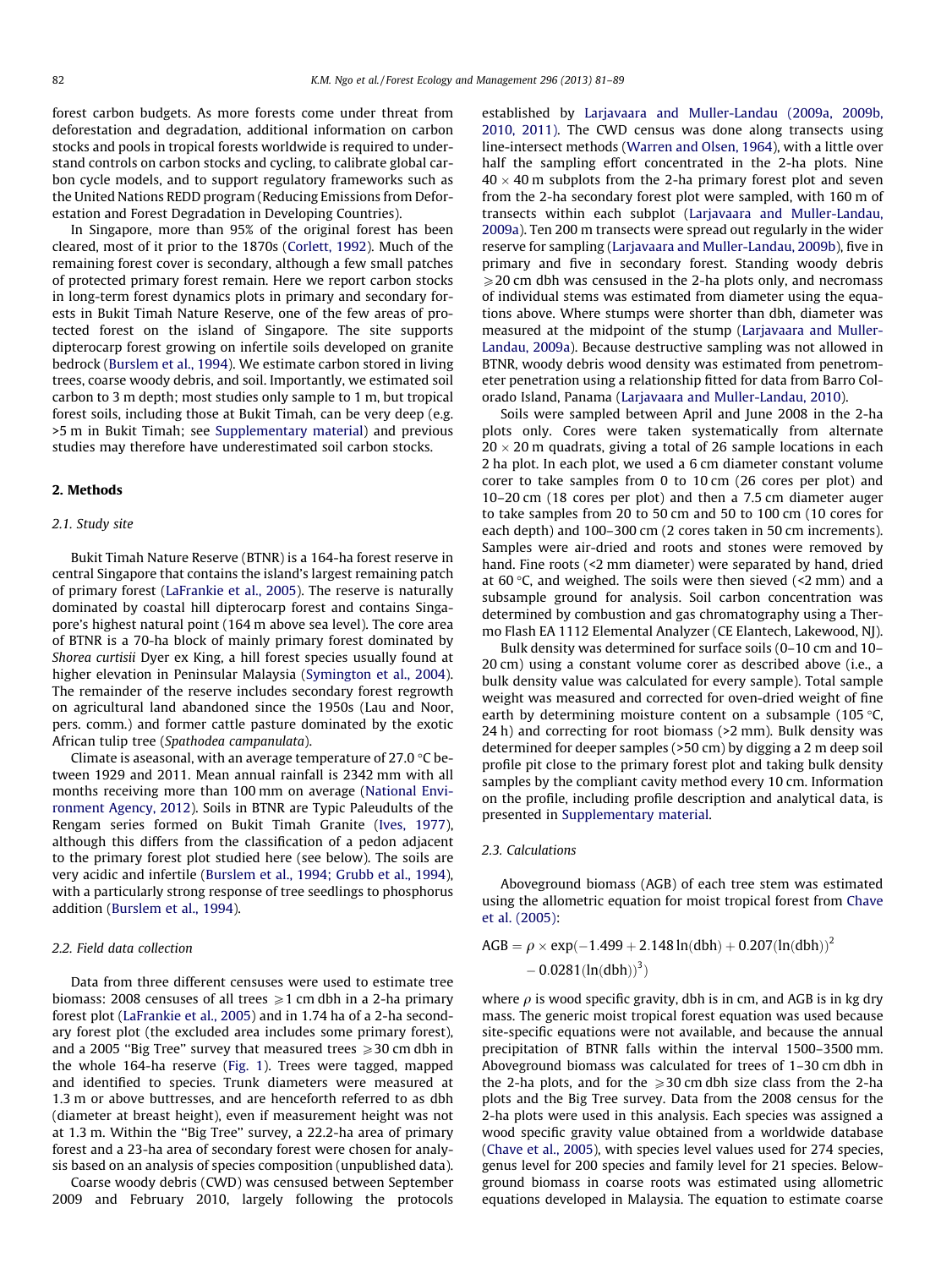<span id="page-2-0"></span>

Fig. 1. Map of the Bukit Timah Nature Reserve, Singapore, showing the locations of the primary and secondary forest plots.

root biomass from dbh was taken from [Niiyama et al. \(2010\)](#page-7-0) for primary forest ( $R^2$  = 0.98) and [Kenzo et al. \(2009\)](#page-7-0) for secondary forest  $(R^2 = 0.94)$ . We calculated confidence intervals for both AGB and coarse root biomass using 1000 bootstraps over  $20 \times 20$  m quadrats, thus providing information on uncertainty related to spatial variation in biomass within the study area.

Woody debris volume per area was calculated from transect data using  $V = \frac{\pi^2}{8L} \sum d_i^2$ , where V is the volume per area (m<sup>3</sup>/m<sup>2</sup>), L is the total length of the transect (m) and d the diameter (m) of the ith piece of woody debris encountered. Total mass of woody debris was calculated using  $M = \frac{\pi}{2L} \sum c_i$  where M is total mass per area (kg m<sup>-2</sup>), L is total transect length and c is cross-section mass (kg  $m^{-1}$ ), i.e., dry mass per unit length of the fallen log [\(Larjavaara and Muller-Landau,](#page-7-0) [2011\)](#page-7-0). Mean woody debris values were calculated by treating 20 m sections of all transects as replicates. Confidence intervals were calculated by 1000 bootstraps over 20 m sections.

Soil carbon and fine root biomass per unit volume, and per unit ground area, were calculated for each sample using bulk density values.

To convert aboveground biomass, coarse root, fine root, and coarse woody debris dry mass values to carbon stocks, we assumed that 50% of the dry mass was carbon. Studies at nearby sites in Malaysia having similar species composition have found average carbon content close to 50% [\(Kenzo et al., 2010;](#page-7-0) Kenzo, pers. comm.).

# 3. Results

## 3.1. Aboveground biomass

There was significantly higher AGB in the primary forest than in the secondary forest [\(Table 1](#page-3-0)). Trees  $\geqslant$  30 cm dbh contained 77% and 55% of the AGB in the primary and secondary forests, respectively. There was significantly higher AGB in the  $1-10$  cm and  $\geqslant$  30 cm dbh size classes in the primary forest, while the secondary forest had significantly higher AGB in the 10–30 cm size class.

The 10 species contributing the most biomass in the  $\geq 30$  cm size class accounted for about half of the total AGB in the primary forest, but only 28.7% in the secondary forest (Supplementary material Table 1). In contrast, the ten species contributing the most biomass in the 10–30 cm size class accounted for only 7.6% of the total AGB in the primary forest, but 31.7% in the secondary forest (Supplementary material Table 2). Dipterocarpaceae, the dominant tree family, contributed a large proportion of AGB in the primary forest. S. curtisii and Dipterocarpus caudatus made up 24% and 7.1% of AGB in the  $\geqslant$  30 cm size class (Supplementary material Table 1). For the 10–30 cm size class, S. curtisii again accounted for the highest percentage of AGB, followed by Streblus elongatus (Moraceae) and Timonius wallichianus (Rubiaceae) (Supplementary material Table 2), both of which are common species in primary and mature secondary forest. In secondary forest, Ixonanthes reticulata (Ixonanthaceae) had the highest AGB in the  $\geq 30$  cm size class, followed by Campnosperma auriculata (Anacardiaceae) (Supplementary material Table 1), even though there were far more C. auriculata individuals (288) than I. reticulata individuals (119).

### 3.2. Fine and coarse root biomass

The majority of the fine roots in both primary and secondary forest plots were contained in the upper 10 cm of soil; the secondary forest contained more fine roots in this horizon than the primary forest [\(Table 3](#page-4-0)). No roots were detected in secondary forest soils below 50 cm, while roots were detected to 3 m depth in the primary forest plot. However, in the upper meter of soil the total fine root biomass was  $\sim$ 50% greater in the secondary compared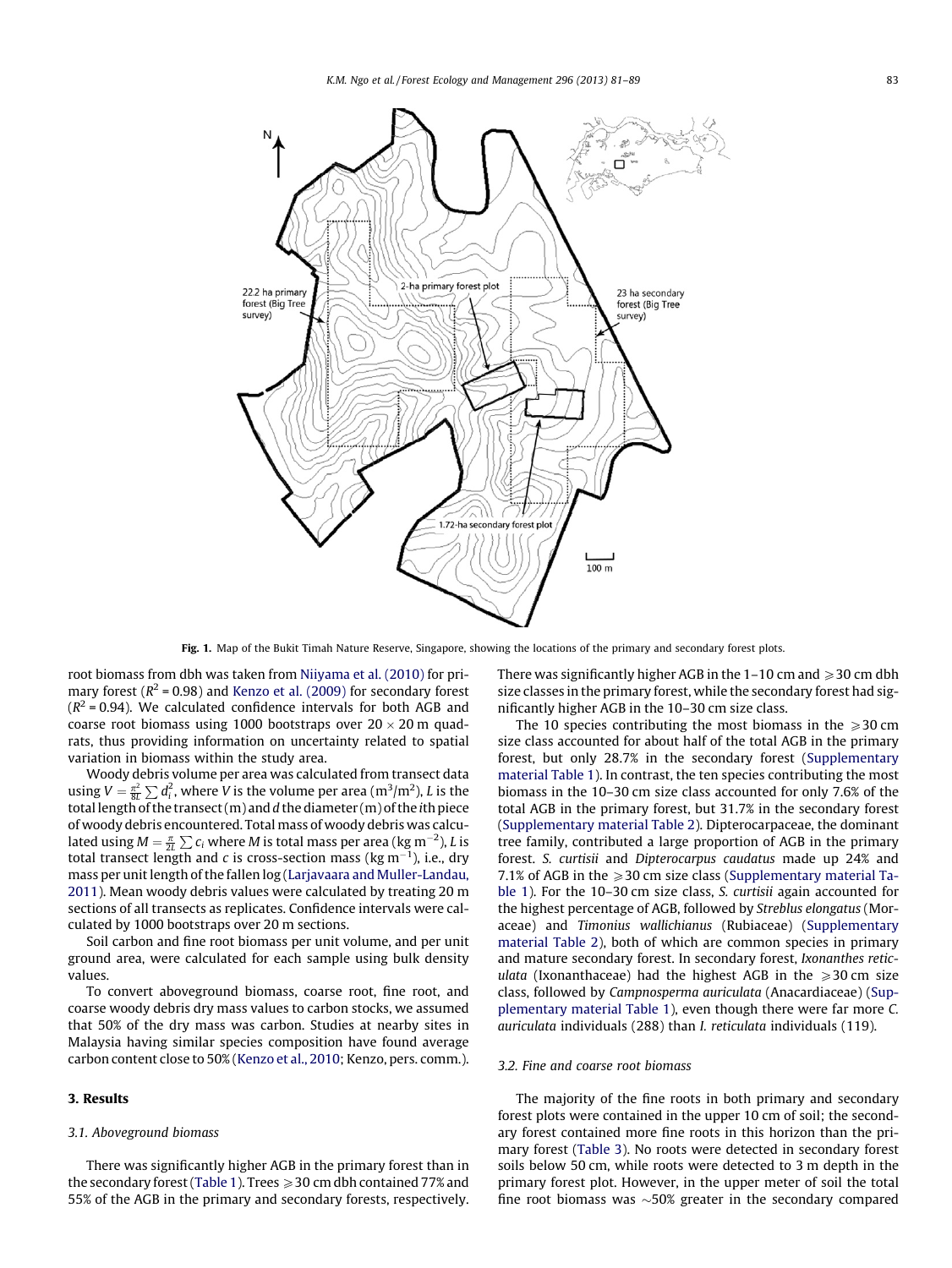#### <span id="page-3-0"></span>Table 1

Tree aboveground biomass (AGB) and density in primary and secondary forests. Figures in parentheses indicate 95% confidence intervals based on 1000 bootstrap samples over  $20 \times 20$  m subplots.

| Tree size class (dbh)                                     | Primary forest                                                       |                                                 |                                                                      | Secondary forest                                 |  |  |
|-----------------------------------------------------------|----------------------------------------------------------------------|-------------------------------------------------|----------------------------------------------------------------------|--------------------------------------------------|--|--|
|                                                           | $AGB$ (Mg ha <sup>-1</sup> )                                         | Individuals $(ha^{-1})$                         | $AGB$ (Mg ha <sup>-1</sup> )                                         | Individuals $(ha^{-1})$                          |  |  |
| 1-10 cm<br>$10 - 30$ cm<br>$\geqslant$ 30 cm <sup>a</sup> | 15.37 (14.40–16.34)<br>60.96 (53.42–68.93)<br>258.66 (241.39-277.67) | 5909 (5547-6245)<br>336 (305-368)<br>79 (75-83) | 11.53 (10.42–12.61)<br>81.85 (73.57-91.47)<br>115.66 (105.43-126.17) | 1365 (1133–1614)<br>468 (420-522)<br>$60(56-64)$ |  |  |
| Total                                                     | 334.98 (315.60-354.37)                                               |                                                 | 209.04 (195.80-223.04)                                               |                                                  |  |  |

 $^{\text{a}}$  Stocks for trees  $\geqslant$  30 cm were averaged over the entire study area, while stocks for trees <30 cm were based only on the 2-ha plots.

to the primary forest plot ([Table 3\)](#page-4-0). When roots to 3 m depth were considered, the secondary forest contained only around one third more fine root biomass than the primary forest.

Using the equations of [Niiyama et al. \(2010\)](#page-7-0) and [Kenzo et al.](#page-7-0) [\(2009\),](#page-7-0) we estimated that coarse roots (i.e., total belowground carbon minus fine root carbon) contributed 40.2 and 18.8 Mg C ha<sup>-1</sup> biomass in the primary and secondary forests, respectively.

#### 3.3. Coarse woody debris

There was three times more necromass in the primary forest (31.2 Mg ha $^{-1}$ ) than in the secondary forest (8.3 Mg ha $^{-1}$ ) (Table 2). The majority of the necromass in both forests was standing woody debris, which accounted for 61% and 71% of necromass in the primary and secondary forests, respectively (Table 2). There was considerably more fallen and standing woody debris in the primary compared to the secondary forest, although confidence intervals for the latter were wide and the difference was not statistically significant. This may be due to the small sample size for standing dead wood.

### 3.4. Soil carbon stocks

The soil profile pit excavated close to the primary forest plot confirmed the soils as Ultisols (Typic Kanhapludult), with clear clay accumulation in the subsoil and a low effective cation exchange capacity (<5  $\mathsf{cmol_c}\,\mathrm{kg^{-1}}$ ) in the clay enriched horizon (i.e., a kandic horizon) ([Soil Survey Staff, 1999\)](#page-7-0). The soil contained very low concentrations of base cations (total exchangeable bases <1  $\mathsf{cmol}_{\mathsf{c}}\, \mathsf{kg}^{-1}$ throughout the profile) and most of the cation exchange capacity was aluminum. Total phosphorus was also low (<10 mg P  $\rm kg^{-1}$  in subsoil >50 cm deep) and the soils were extremely acidic throughout (pH in deionized water  $\leq 4.0$  in the upper meter). Below the kandic horizon the soil contained  $\sim$ 20% fine gravel, consisting of angular quartz fragments from the granite parent material. A full profile description and analytical information is provided in Supplementary material.

Carbon concentrations in surface soil (0–10 cm) of the primary plot  $(2.9 \pm 0.8\%)$  mean  $\pm$  standard deviation of 26 samples) were lower than in the secondary plot  $(4.1 \pm 1.4\%)$  ([Fig. 2](#page-4-0)). This was reflected in differences in bulk density (see below), which was greater for the primary plot. Subsoil horizons in the two plots contained similar carbon concentrations, with <0.5% in soils deeper than 50 cm, and <0.2% in soils deeper than 150 cm ([Fig. 2\)](#page-4-0). There was little further variation down to >5 m, as revealed by measurements in a soil profile pit adjacent to the primary forest plot (Supplementary material). Soil carbon to nitrogen ratios were in general much higher in the upper 50 cm of soil in the secondary forest (soil C:N 22–31) compared to the primary forest (soil C:N 11–17).

Bulk density for the 0–10 cm depth was  $0.79 \pm 0.17$  g cm<sup>-3</sup> (mean and standard deviation of 26 samples) for the primary plot and  $0.71 \pm 0.24$  g cm<sup>-3</sup> for the secondary plot. These values were comparable to the value for 0–10 cm depth obtained by the compliant cavity method in a soil profile pit adjacent to the primary forest plot (i.e., bulk density =  $0.89$  g cm<sup>-3</sup>). For the 10-20 cm depth, bulk density was  $0.97 \pm 0.18$  g cm<sup>-3</sup> for the primary plot and  $1.12 \pm 0.28$  g cm<sup>-3</sup> for the secondary forest plot (*n* = 18 samples), compared to 1.36 g  $cm^{-3}$  in the profile pit. Bulk density measurements in deeper soils taken by the compliant cavity method in the profile pit in the primary forest plot ranged between 0.97 and 1.31  $\rm g$  cm<sup>-3</sup>, the variation reflecting the relatively large content of coarse fragments in subsoil horizons (see above).

When converted to carbon stocks, more soil carbon was contained in the secondary forest compared to the primary forest. In the upper 1 m, for example, the primary forest contained 77.5 Mg C ha<sup>-1</sup> while the secondary forest contained 103.9 Mg C ha<sup> $-1$ </sup>, approximately one third more carbon ([Table 3\)](#page-4-0). Including soil to 3 m increased carbon stocks to 110.8 and 143.2 Mg C ha<sup> $-1$ </sup> for the primary and secondary forests, respectively, an increase of 43% and 38%, respectively, compared to the upper 1 m ([Table 3](#page-4-0)).

# 3.5. Total carbon stocks in Bukit Timah Nature Reserve

The total carbon stock was greater in primary forest (337 Mg C ha<sup>-1</sup>) than secondary forest (274 Mg C ha<sup>-1</sup>) [\(Table 4\)](#page-4-0). The secondary forest therefore contained 63 Mg C ha<sup> $-1$ </sup> less carbon than the primary forest, a difference of 19%.

Of the four main compartments measured, the majority of the carbon in both primary and secondary forests was contained within aboveground biomass and soil ([Table 4](#page-4-0)). However, there was marked variation in the proportional contribution of these two main pools between the two forests. The majority of the carbon in primary forest was in aboveground biomass (49.8%), with only

Table 2

Coarse woody debris stocks in primary and secondary forests in Bukit Timah Nature Reserve, Singapore. Values in parentheses indicate 95% confidence intervals based on 1000 bootstrap samples of 20-m transect sections.

|                    | Primary forest                           |                                            |                                          | Secondary forest                           |  |  |
|--------------------|------------------------------------------|--------------------------------------------|------------------------------------------|--------------------------------------------|--|--|
|                    | Necromass (Mg $ha^{-1}$ )                | Volume $(m^3 \text{ ha}^{-1})$             | Necromass (Mg ha <sup>-1</sup> )         | Volume $(m^3 \text{ ha}^{-1})$             |  |  |
| Fallen<br>Standing | 12.31 (8.40–19.37)<br>18.87 (5.84–23.49) | 47.20 (35.18–77.47)<br>58.07 (18.10–74.86) | $2.43(0.61 - 5.09)$<br>5.88 (0.96-13.81) | 7.55 1.99 - 16.52)<br>16.64 (2.95 - 37.63) |  |  |
| Total              | 31.18                                    | 105.27                                     | 8.31                                     | 24.19                                      |  |  |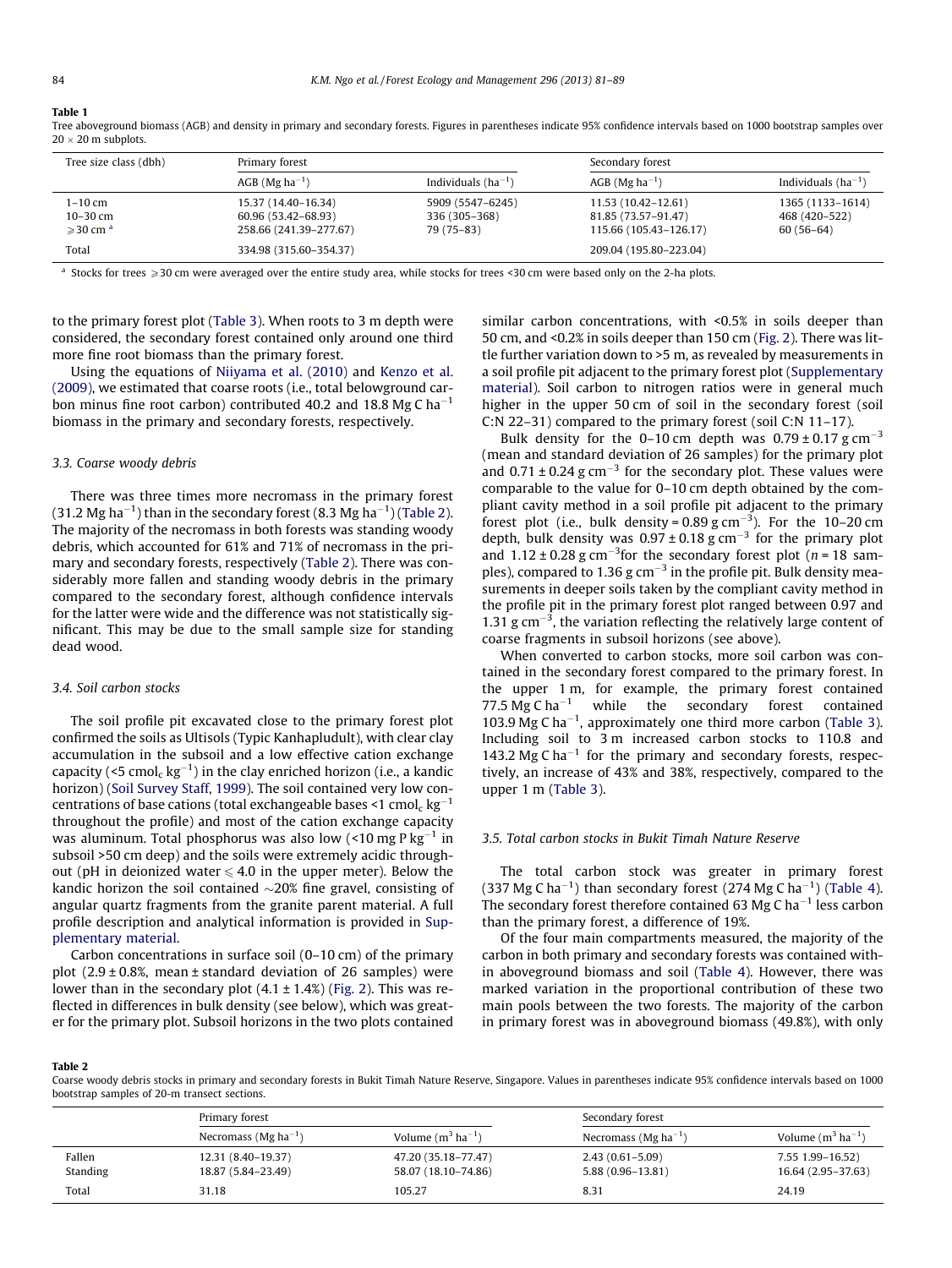|  | Soil carbon stocks and fine root biomass in primary and secondary forests in Bukit Timah Nature Reserve, Singapore. Values in parentheses indicate standard errors |  |  |  |
|--|--------------------------------------------------------------------------------------------------------------------------------------------------------------------|--|--|--|
|--|--------------------------------------------------------------------------------------------------------------------------------------------------------------------|--|--|--|

| Depth (cm)   | Primary forest           |                                   |                                 | Secondary forest           |  |  |
|--------------|--------------------------|-----------------------------------|---------------------------------|----------------------------|--|--|
|              | Soil C (Mg C $ha^{-1}$ ) | Fine roots (Mg ha <sup>-1</sup> ) | Soil C (Mg C ha <sup>-1</sup> ) | Fine roots (Mg $ha^{-1}$ ) |  |  |
| $0 - 10$     | $22.1 (\pm 0.8)$         | $2.72 (\pm 0.31)$                 | $28.4 (\pm 2.4)$                | $5.07 (\pm 0.50)$          |  |  |
| $10 - 20$    | $12.2 (\pm 0.9)$         | $0.60 (\pm 0.10)$                 | $19.4 (\pm 1.9)$                | $1.33 (\pm 0.24)$          |  |  |
| $20 - 50$    | $19.4~(\pm 0.7)$         | $0.81 (\pm 0.23)$                 | $26.7 (\pm 2.7)$                | $0.64 (\pm 0.15)$          |  |  |
| $50 - 100$   | $23.8 (\pm 0.8)$         | $0.57 (\pm 0.50)$                 | $29.4 (\pm 6.8)$                | 0                          |  |  |
| $100 - 150$  | $13.4~(\pm 0.6)$         | $0.48$ ( $\pm$ 0.04)              | $15.2 (\pm 1.8)$                | $\bf{0}$                   |  |  |
| 150-200      | $8.3 (\pm 1.0)$          | $0.03$ ( $\pm$ 0.03)              | $8.6 (\pm 1.1)$                 | $\bf{0}$                   |  |  |
| 200-250      | 6.8 ( $\pm$ 0.4)         | $\Omega$                          | 6.7 ( $\pm$ 0.6)                | $\Omega$                   |  |  |
| 250-300      | 4.9 <sup>a</sup>         | 0.09 <sup>a</sup>                 | $8.8 (\pm 0.2)$                 | $\bf{0}$                   |  |  |
| Total to 1 m | 77.5                     | 4.70                              | 103.9                           | 7.04                       |  |  |
| Total to 2 m | 99.2                     | 5.20                              | 127.7                           | 7.04                       |  |  |
| Total to 3 m | 110.8                    | 5.29                              | 143.2                           | 7.04                       |  |  |

<sup>a</sup> Only a single sample collected at this depth.

<span id="page-4-0"></span>Table 3



Fig. 2. Soil carbon concentrations in primary and secondary forest plots (to 300 cm depth) and a profile pit (sampled to >500 cm depth) in Bukit Timah Nature Reserve, Singapore. Error bars indicate standard errors.

## Table 4

Carbon stock estimates for primary and secondary forests in Bukit Timah Nature Reserve, Singapore. Biomass was assumed to contain 50% carbon.

| Component           | Primary forest         |            | Secondary forest       |            |
|---------------------|------------------------|------------|------------------------|------------|
|                     | $MgC$ ha <sup>-1</sup> | % of total | $MgC$ ha <sup>-1</sup> | % of total |
| Aboveground biomass | 167.5                  | 49.8       | 104.5                  | 38.1       |
| Coarse roots        | 40.2                   | 11.9       | 18.8                   | 6.9        |
| Fine roots          | 2.6                    | 0.8        | 3.5                    | 1.3        |
| Soil $(to 3 m)$     | 110.8                  | 32.9       | 143.2                  | 52.2       |
| Coarse woody debris | 15.6                   | 4.6        | 4.2                    | 1.5        |
| Total               | 336.7                  | 100.0      | 274.2                  | 100.0      |

32.9% in soil. In contrast, the majority of the carbon in the secondary forest was in soil (52.2%), with only 38.1% contained in aboveground biomass (Table 4).

Of the remaining pools, coarse woody debris was of much greater quantitative importance in the primary forest (4.6% of total carbon) compared to the secondary forest (1.5%), while the opposite was true for fine roots (Table 4), although the latter made only a small contribution to total carbon stocks ( $\sim$ 1%). The contribution of coarse roots was greater in primary forest (11.9%) compared to secondary forest (6.9%).

# 4. Discussion

The majority of the carbon in our study area at BTNR was stored in aboveground biomass and soil. The contribution of these pools to the total carbon stocks varied markedly between the primary and secondary forests. Specifically, in primary forest the dominant pool was aboveground biomass ( $\sim$ 50% of carbon) and soil made a smaller contribution (33%), while the opposite was true in the secondary forest. It is important to note that our primary forest area is largely on hill or ridge top, while our secondary forest area is on lower slopes and valleys, and that these topographic differences are thus confounded with forest age in our analyses. However, our study plots are reasonably representative of primary and secondary forests in the BTNR in general, and indeed, they encompass a full 29% of the total forest area in the BTNR.

The much greater aboveground biomass in the primary forest compared to the secondary forest was due in large part to a difference in the number of large trees. The top 10 species  $\geq 30$  cm dbh made up 46.3% of total aboveground biomass in the primary forest. In contrast, trees 10–30 cm dbh in the primary forest contained far less biomass than in secondary forest, both in absolute and proportional terms (18% vs. 39% of total aboveground biomass; 15.7  $m<sup>2</sup>$  vs. 17.0  $\text{m}^2$  basal area). This is closely related to the species composition of the secondary forest, because most of the canopy species in the secondary forest are pioneers that rarely grow beyond 30 cm dbh.

Primary forest aboveground biomass at our study site in BTNR is comparable to most forests in the neotropics, while relatively low compared to other sites in tropical Asia [\(Fig. 3\)](#page-5-0). In general, neotropical primary forests contain less aboveground biomass than Asian and African primary forests ([Fig. 3](#page-5-0)). The canopies of Asian forests are dominated by members of the Dipterocarpaceae, with significant contributions from the Fabaceae. Both families are usually wind dispersed ([Ng and Whitmore, 1989; Symington et al.,](#page-7-0) [2004](#page-7-0)), which might have pre-disposed them to grow taller for more effective dispersal of their seeds instead of widening their crowns ([Slik et al., 2010](#page-7-0)). The 60-year-old secondary forest had AGB stocks 63% as large as those of the primary forest. This value is consistent with rates of successional biomass accumulation seen in other secondary tropical forests ([Brown and Lugo, 1990;](#page-7-0) [Mascaro et al., 2012\)](#page-7-0).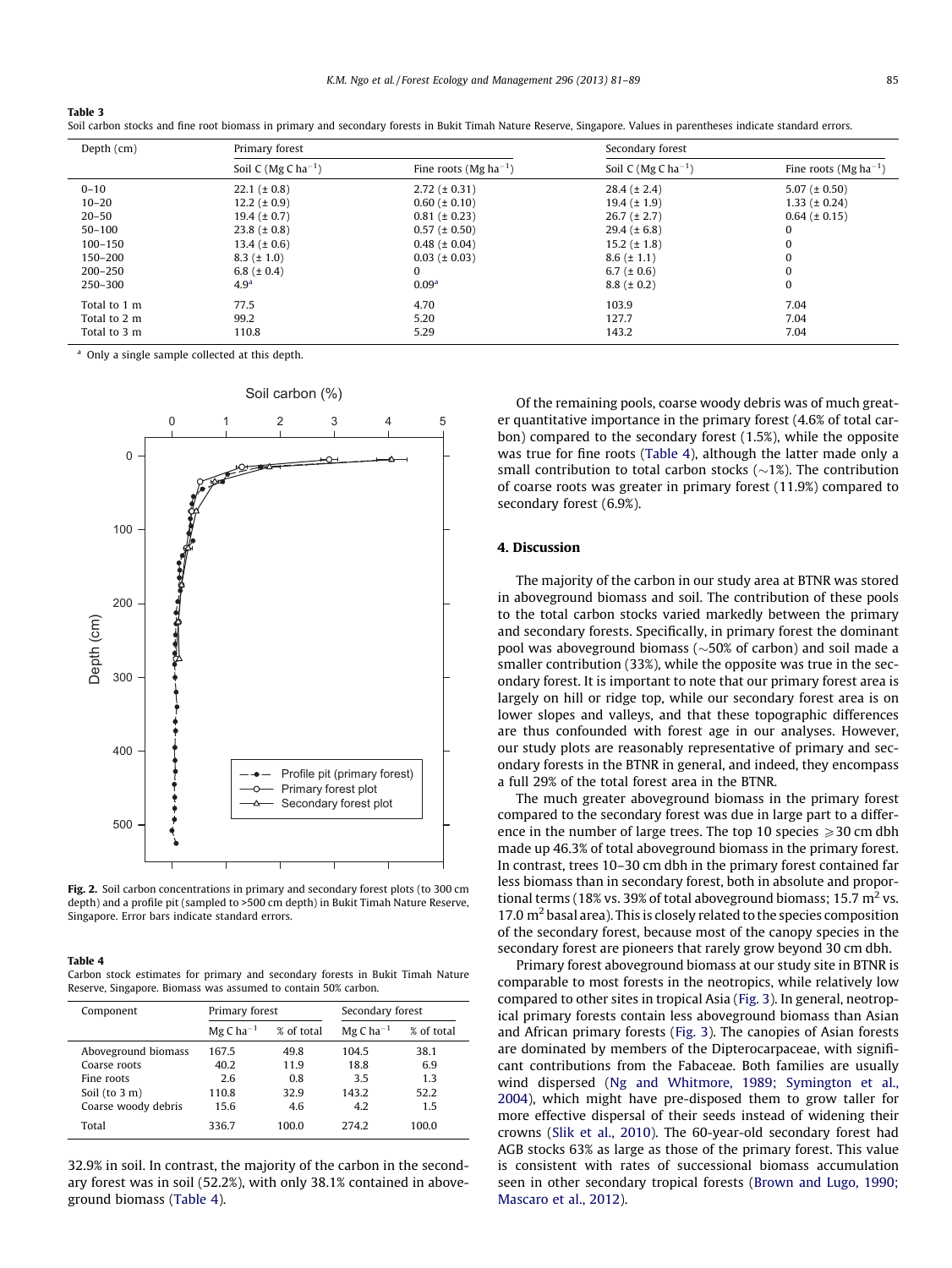<span id="page-5-0"></span>The confidence intervals on woody debris stocks in primary forest at BTNR overlap the range of those previously observed in the region [\(Table 5\)](#page-6-0). The mean estimates for BTNR suggest that this site has relatively low stocks of fallen coarse woody debris, and relatively high stocks in standing woody debris. However, confidence intervals are high, especially for standing stocks. Further, differences in sampling methods may lead to discrepancies in total woody debris, because plot-based methods tend to produce lower values than those measured by the line-intersect method (e.g., [Chao et al., 2008\)](#page-7-0). Nonetheless, we speculate that the apparent abundance of standing dead trees at BTNR may be caused by lightning strikes, due to the higher elevation of the 2-ha primary forest plot.

Soil carbon to 3 m depth in primary forest at BTNR constituted around one third of the total carbon stock, and more than half the carbon stock in the secondary forest. Soils are typically only assessed to 1 m depth (e.g., [Dixon et al., 1994\)](#page-7-0) and the IPCC recommendation is to sample to a minimum of 0.3 m [\(IPCC, 2006\)](#page-7-0). Accounting for soil carbon to 3 m depth in the BTNR plot increased the soil carbon pool by approximately 40% relative to 1 m depth, albeit our estimates of deep carbon have considerable uncertainty as they are based on only two sample points per forest plot. Deep soil carbon can be unstable [\(Fontaine et al., 2007\)](#page-7-0) and might therefore be susceptible to climate-induced perturbation, particularly if increasing tropical forest productivity promotes allocation of carbon below-ground, as appears to be the case in temperate forests (e.g., [Alberton et al., 2005\)](#page-7-0). It is therefore important to include subsoil carbon in assessments of carbon stocks in tropical forests. Considering just the top 1 m of soil, soil carbon in primary forest at BTNR appears to be within the range of other primary forests ([Fig. 4\)](#page-6-0). Neotropical forests in general appear to have a higher proportion of their carbon in soil than in aboveground biomass ([Malhi](#page-7-0) [et al., 2009; Sierra et al., 2007](#page-7-0)), although additional studies are required to confirm this pattern.

We found higher soil carbon in the secondary forest than in primary forests, contrary to the dominant pattern reported in the literature ([de Camargo et al., 1999;](#page-7-0) [Sierra et al., 2007\)](#page-7-0). [Powers et al.](#page-7-0) [\(2011\)](#page-7-0) showed that soil carbon stocks may increase or decrease



Fig. 3. Aboveground biomass of tropical forests in Asia, Africa, and the neotropics. The arrow represents the Bukit Timah Nature Reserve. Data are from the references beside each graph. [\(See above-mentioned references for further information.](#page-7-0))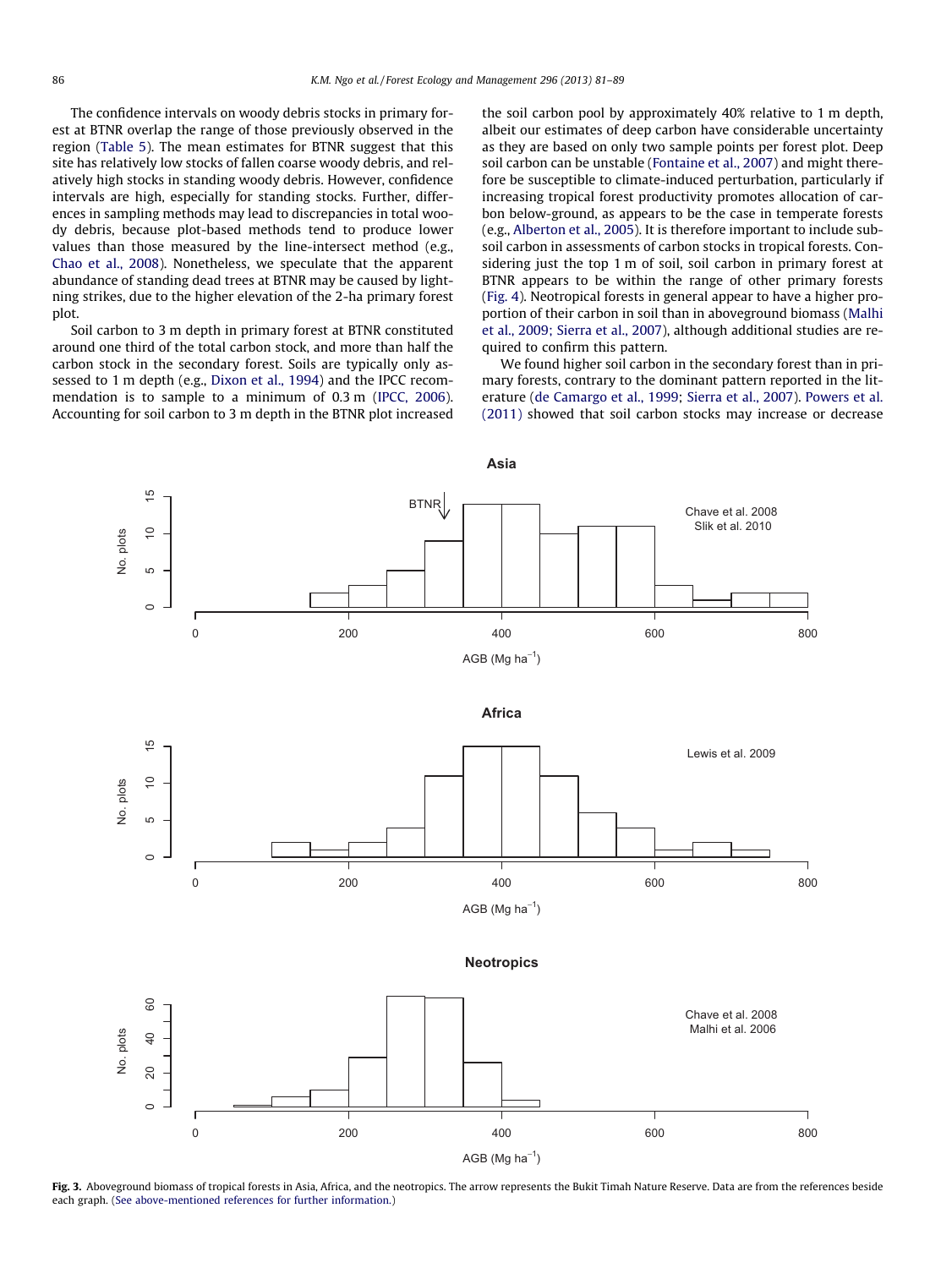#### <span id="page-6-0"></span>Table 5

Comparison of coarse woody debris in primary tropical forests in Asia and neotropics. Values in parentheses indicate 95% confidence intervals based on 1000 bootstrap samples (see [Table 2](#page-3-0)).

| Site                                                                                                                                                                                                                                    | Fallen                                            | Standing                                             | Total                                       | Fallen                                      | Standing                                   | Total                           |
|-----------------------------------------------------------------------------------------------------------------------------------------------------------------------------------------------------------------------------------------|---------------------------------------------------|------------------------------------------------------|---------------------------------------------|---------------------------------------------|--------------------------------------------|---------------------------------|
|                                                                                                                                                                                                                                         | Necromass (Mg ha <sup>-1</sup> )                  |                                                      |                                             | Volume $(m^3 \text{ ha}^{-1})$              |                                            |                                 |
| <b>ASIA</b><br><b>Bukit Timah</b><br>Pasoh, Malaysia <sup>a</sup><br>West Sumatra <sup>b</sup><br>Malua, Malaysia <sup>c,l</sup><br>Belalong, Brunei <sup>d</sup><br>Andalau, Brunei <sup>d</sup><br>Danum, Malaysia <sup>d</sup>       | 12.31 (8.40-19.37)<br>$\equiv$<br>39.0<br>9.0     | 18.87 (5.84-23.49)<br>$-$<br>16 <sup>k</sup><br>17.4 | 31.2<br>49.0<br>55.0<br>26.4                | 47.2 (35.18-77.47)<br>66.0<br>105.0<br>70.6 | 58.1 (18.10-74.86)<br>37.7<br>46.1<br>25.8 | 105.3<br>103.7<br>151.1<br>96.4 |
| <b>NEOTROPICS</b><br>Jenaro Herrera, Peru <sup>e</sup><br>Porce, Colombia <sup>f</sup><br>Tapajos, Brazil <sup>g</sup><br>La Selva, Costa Rica <sup>h</sup><br>Moist forest, Venezuela <sup>i</sup><br>Madre de Dios, Peru <sup>j</sup> | 14.4<br>40.8<br>46.3<br>18.5<br>19.0 <sup>m</sup> | 5.9<br>-<br>8.1<br>6.5<br>14.8<br>4.2                | 20.3<br>6.1<br>49.0<br>52.8<br>33.3<br>23.2 |                                             |                                            |                                 |

<sup>a</sup> [Yoneda et al. \(1977\)](#page-8-0).

[Yoneda et al. \(1990\)'](#page-8-0).

 $^{\rm c}$  [Saner et al. \(2012\)](#page-7-0).

[Gale \(2000\).](#page-7-0)

[Chao et al. \(2008\).](#page-7-0)

[Sierra et al. \(2007\)](#page-7-0).

 $g$  [Palace et al. \(2008\).](#page-7-0)

[Clark et al. \(2002\)](#page-7-0).

[Delaney et al. \(1998\)](#page-7-0).

[Baker et al. \(2007\).](#page-7-0)

Estimated.

Selectively-logged forest.

<sup>m</sup> Mean of plot-based and transect-based methods.

after land use conversion depending on soil type and precipitation. The increase in the soil carbon stock under secondary forest at BTNR appears to be primarily due to an increase in soil carbon concentrations throughout the upper meter of soil associated with an increase in fine root biomass. This suggests that fine root turnover might contribute to the increase in soil carbon stocks. The soil carbon to nitrogen ratios were also higher in the secondary forest compared to the primary forest, indicating less decomposed organic matter. In assessing the difference in soil carbon between the primary and secondary forest plots it is important to consider landscape position – the primary forest plot is on top of a hill and includes a ridge with steeply sloping soils. A greater rate of erosion might account for the lower carbon concentrations in the topsoil, compared to more enriched sites lower down the slope where the secondary plot is located.

# 5. Conclusion

This first quantification of carbon stocks in a Singapore forest indicates a marked difference between primary and 60-year-old secondary forests. Total carbon stocks were greater in primary forest than secondary forest, with the majority of carbon in primary forest stored in aboveground biomass, while secondary forest soils held the majority of the carbon. In general, carbon stocks in BTNR forests are lower than other sites in Southeast Asia, but are comparable to many neotropical forests. The importance of accounting for carbon in deep subsoil (>1 m) is emphasized by the approximate 40% increase in soil carbon stocks when including soils to 3 m depth.

Carbon stocks in the 60–70 year old secondary forests in BTNR still lag well behind the adjacent primary forest. In secondary forests, carbon stocks typically increase rapidly during the initial phase of regeneration, and then decelerate over subsequent decades and even centuries as primary forest species gradually



Fig. 4. Comparison of soil carbon for the upper 1 m of soil in a range of tropical forests in Asia, the neotropics, and the Hawaiian Islands. Locations are as follows:  $1 =$  this study,  $2 =$  [Yonekura et al. \(2010\),](#page-8-0)  $3 =$  [de Camargo et al. \(1999\)](#page-7-0),  $4 =$  [Sommer](#page-8-0) [et al. \(2000\),](#page-8-0) 5= [Trumbore et al. \(1995\),](#page-8-0) 6= [Marin-Spiotta et al. \(2009\)](#page-7-0), 7– 8 = [Veldkamp et al. \(2003\),](#page-8-0) 9 = this study,  $10 =$  [de Camargo et al. \(1999\),](#page-7-0)  $11 -$ 14 = [Sommer et al. \(2000\)](#page-8-0), 15–16 = [Osher et al. \(2003\).](#page-7-0)

colonize the area and grow to maturity. Given that primary forest is in such close proximity to secondary forest in BTNR, the slow dipterocarp recolonization at this site is surprising. This has implications for secondary forest management in Singapore and Southeast Asian forests. Active management, like enrichment planting, might accelerate regeneration and carbon accumulation of secondary forests in BTNR.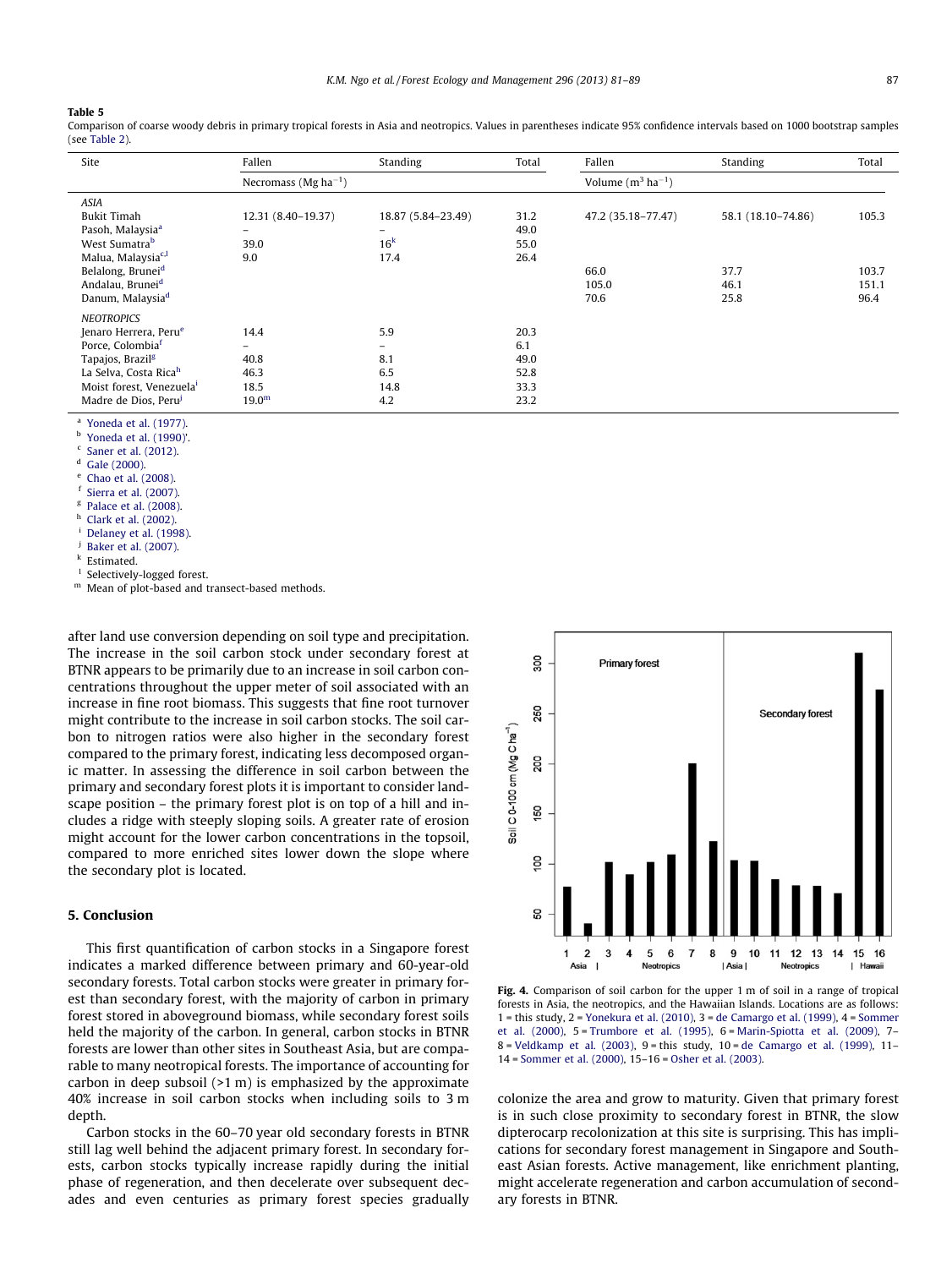# <span id="page-7-0"></span>Acknowledgements

We thank Mohamad Fairoz bin Mohamed and other assistants for help in the field, Ryan Chisholm for help with data analysis, and Dayana Agudo for laboratory support. The research was funded by the HSBC Carbon Initiative and a CTFS grant to K.M.N.

#### Appendix A. Supplementary material

Supplementary data associated with this article can be found, in the online version, at [http://dx.doi.org/10.1016/j.foreco.2013.02.](http://dx.doi.org/10.1016/j.foreco.2013.02.004) [004.](http://dx.doi.org/10.1016/j.foreco.2013.02.004)

## References

- Alberton, O., Kuyper, T.W., Gorissen, A., 2005. Taking mycocentrism seriously: mycorrhizal fungal and plant responses to elevated CO<sub>2</sub>. The New Phytologist 167, 859–868.
- Baker, T.R., Honorio Coronado, E.N., Phillips, O.L., Martin, J., van der Heijden, G.M.F., Garcia, M., Silva Espejo, J., 2007. Low stocks of coarse woody debris in a southwest Amazonian forest. Oecologia 152, 495–504.
- Beer, C., Reichstein, M., Tomelleri, E., Ciais, P., Jung, M., Carvalhais, N., Rodenbeck, C., Altaf Arain, M., Baldocchi, D., Bonan, G.B., Bondeau, A., Cescatti, A., Lasslop, G., Lindroth, A., Lomas, M., Luyssaert, S., Margolis, H., Oleson, K.W., Roupsard, O., Veenendaal, E., Viovy, N., Williams, C., Woodward, F.I., Papale, D., 2010. Terrestrial gross carbon dioxide uptake: global distribution and covariation with climate. Science 329, 834–838.
- Brown, S., Lugo, A.E., 1990. Tropical secondary forests. Journal of Tropical Ecology 6, 1–32.
- Burslem, D.F.R.P., Turner, I.M., Grubb, P.J., 1994. Mineral nutrient status of coastal hill dipterocarp forest and Adinandra belukar in Singapore: bioassays of nutrient limitation. Journal of Tropical Ecology 10, 579–599.
- Chao, K.-J., Phillips, O.L., Baker, T.R., 2008. Wood density and stocks of coarse woody debris in a northwestern Amazonian landscape. Canadian Journal of Forest Research 38, 795–805.
- Chave, J., Cairns, M.A., Andalo, C., Brown, S., Chambers, J.Q., Eamus, D., Fölster, H., Fromard, F., Higuchi, N., Kira, T., Lescure, J.-P., Nelson, B.W., Ogawa, H., Puig, H., Riéra, B., Yamakura, T., 2005. Tree allometry and improved estimation of carbon stocks and balance in tropical forests. Oecologia 145, 87–99.
- Chave, J., Condit, R., Muller-Landau, H.C., Thomas, S.C., Ashton, P.S., Bunyavejchewin, S., Co, L.L., Dattaraja, H.S., Davies, S.J., Esufali, S., Ewango, C.E.N., Feeley, K.J., Foster, R.B., Gunatilleke, N., Gunatilleke, S., Hall, P., Hart, T.B., Hernández, C., Hubbell, S.P., Itoh, A., Kiratiprayoon, S., Lafrankie, J.V., Loo de Lao, S., Makana, J.- R., Noor, M.N.S., Kassim, A.R., Samper, C., Sukumar, R., Suresh, H.S., Tan, S., Thompson, J., Tongco, M.D.C., Valencia, R., Vallejo, M., Villa, G., Yamakura, T., Zimmerman, J.K., Losos, E.C., 2008. Assessing evidence for a pervasive alteration in tropical tree communities. PLoS Biology 6, e45.
- Clark, D.B., Clark, D.A., Brown, S., Oberbauer, S.F., Veldkamp, E., 2002. Stocks and flows of coarse woody debris across a tropical rain forest nutrient and topography gradient. Forest Ecology and Management 164, 237–248.
- Corlett, R.T., 1992. The ecological transformation of Singapore, 1819–1990. Journal of Biogeography 19, 411–420.
- de Camargo, P.B., Trumbore, S.E., Martinelli, L.A., Davidson, E.A., Nepstad, D.C., Reynaldo, V.L., 1999. Soil carbon dynamics in regrowing forest of eastern Amazonia. Global Change Biology 5, 693–702.
- Delaney, M., Brown, S., Lugo, A.E., Torres-Lezama, A., Quintero, B.N., 1998. The quantity and turnover of dead wood in permanent forest plots in six life zones of Venezuela. Biotropica 30, 2–11.
- Dixon, R.K., Solomon, A.M., Brown, S., Houghton, R.A., Trexler, M.C., Wisniewski, J., 1994. Carbon pools and flux of global forest ecosystems. Science 263, 185–190.
- Djomo, A.N., Knohl, A., Gravenhorst, G., 2011. Estimations of total ecosystem carbon pools distribution and carbon biomass current annual increment of a moist tropical forest. Forest Ecology and Management 261, 1448–1459.
- Fontaine, S., Barot, S., Barré, P., Bdioui, N., Mary, B., Rumpel, C., 2007. Stability of organic carbon in deep soil layers controlled by fresh carbon supply. Nature 450, 277–280.
- Gale, N., 2000. The aftermath of tree death: coarse woody debris and the topography in four tropical rain forests. Canadian Journal of Forest Research 30, 1489–1493.
- Gibbon, A., Silman, M.R., Malhi, Y., Fisher, J.B., Meir, P., Zimmermann, M., Dargie, G.C., Farfan, W.R., Garcia, K.C., 2010. Ecosystem carbon storage across the grassland–forest transition in the high Andes of Manu National Park, Peru. Ecosystems 13, 1097–1111.
- Grace, J., 2004. Understanding and managing the global carbon cycle. Journal of Ecology 92, 189–202.
- Grubb, P.J., Turner, I.M., Burslem, D.F.R.P., 1994. Mineral nutrient status of coastal hill dipterocarp forest and adinandra belukar in Singapore: analysis of soil, leaves and litter. Journal of Tropical Ecology 10, 559–577.
- IPCC, 2006. IPCC guidelines for national greenhouse gas inventories. In: Eggleston, S., Buendia, L., Miwa, K., Ngara, T., Tanabe, K. (Eds.), vol. 4: Agriculture, Forestry and Other Land Use. IGES, Japan.

Ives, D.W., 1977. Soils of the Republic of Singapore. Lower Hutt, New Zealand.

- Kenzo, T., Ichie, T., Hattori, D., Itioka, T., Handa, C., Ohkubo, T., Kendawang, J.J., Nakamura, M., Sakaguchi, M., Takahashi, N., Okamoto, M., Tanaka-Oda, A., Sakurai, K., Ninomiya, I., 2009. Development of allometric relationships for accurate estimation of above- and below-ground biomass in tropical secondary forests in Sarawak, Malaysia. Journal of Tropical Ecology 25, 371–386.
- Kenzo, T., Ichie, T., Hattori, D., Kendawang, J.J., Sakurai, K., Ninomiya, I., 2010. Changes in above- and belowground biomass in early successional tropical secondary forests after shifting cultivation in Sarawak, Malaysia. Forest Ecology and Management 260, 875–882.
- Lafrankie, J.V., Davies, S.J., Wang, L.K., Lee, S.K., Lum, S.K.Y., 2005. Forest Trees of Bukit Timah: Population Ecology in a Tropical Forest Fragment. Simply Green, Singapore.
- Larjavaara, M., Muller-Landau, H.C., 2009a. Woody Debris Research Protocol: CWD Dynamics. Version January 2009.
- Larjavaara, M., Muller-Landau, H.C., 2009b. Woody Debris Research Protocol: Long Transects. Version November 2009.
- Larjavaara, M., Muller-Landau, H.C., 2010. Comparison of decay classification, knife test, and two penetrometers for estimating wood density of coarse woody debris. Canadian Journal of Forest Research 40, 2313–2321.
- Larjavaara, M., Muller-Landau, H.C., 2011. Cross-section mass: an improved basis for woody debris necromass inventory. Silva Fennica 45, 291–298.
- Lasco, R.D., Guillermo, I.Q., Cruz, R.V.O., Bantayan, N.C., Pulhin, F.B., 2004. Carbon stocks assessment of a secondary forest in Mount Makiling Forest Reserve, Philippines. Journal of Tropical Forest Science 16, 35–45.
- Lewis, S.L., Lopez-Gonzalez, G., Sonké, B., Affum-Baffoe, K., Baker, T.R., Ojo, L.O., Phillips, O.L., Reitsma, J.M., White, L., Comiskey, J.A., Djuikouo, M.-N.K., Ewango, C.E.N., Feldpausch, T.R., Hamilton, A.C., Gloor, M., Hart, T., Hladik, A., Lloyd, J., Lovett, J.C., Makana, J.-R., Malhi, Y., Mbago, F.M., Ndangalasi, H.J., Peacock, J., Peh, K.S.-H., Sheil, D., Sunderland, T., Swaine, M.D., Taplin, J., Taylor, D., Thomas, S.C., Votere, R., Wöll, H., 2009. Increasing carbon storage in intact African tropical forests. Nature 457, 1003–1006.
- Lü, X.-T., Yin, J.-X., Jepsen, M.R., Tang, J.-W., 2010. Ecosystem carbon storage and partitioning in a tropical seasonal forest in Southwestern China. Forest Ecology and Management 260, 1798–1803.
- Malhi, Y., Aragão, L.E.O.C., Metcalfe, D.B., Paiva, R., Quesada, C.A., Almeida, S., Anderson, L., Brando, P., Chambers, J.Q., Da Costa, A.C.L., Hutyra, L.R., Oliveira, P., Patiño, S., Pyle, E.H., Robertson, A.L., Teixeira, L.M., 2009. Comprehensive assessment of carbon productivity, allocation and storage in three Amazonian forests. Global Change Biology 15, 1255–1274.
- Malhi, Y., Wood, D., Baker, T.R., Wright, J., Phillips, O.L., Cochrane, T., Meir, P., Chave, J., Almeida, S., Arroyo, L., Higuchi, N., Killeen, T.J., Laurance, S.G., Laurance, W.F., Lewis, S.L., Monteagudo, A., Neill, D.A., Vargas, P.N., Pitman, N.C.A., Quesada, C.A., Salomão, R., Silva, J.N.M., Lezama, A.T., Terborgh, J., Martínez, R.V., Vinceti, B., 2006. The regional variation of aboveground live biomass in old-growth Amazonian forests. Global Change Biology 12, 1107–1138.
- Marin-Spiotta, E., Silver, W.L., Swanston, C.W., Ostertag, R., 2009. Soil organic matter dynamics during 80 years of reforestation of tropical pastures. Global Change Biology 15, 1584–1597.
- Mascaro, J., Asner, G., Dent, D., DeWalt, S.J., Denslow, J.S., 2012. Scale-dependence of aboveground carbon accumulation in secondary forests of Panama: a test of the intermediate peak hypothesis. Forest Ecology and Management 276, 62–70.
- NEA, n.d. Weather Statistics. <[http://app2.nea.gov.sg/weather\\_statistics.aspx>](http://app2.nea.gov.sg/weather_statistics.aspx).
- Ng, F.S.P., Whitmore, T.C., 1989. Tree Flora of Malaya. Longman, Malaysia.
- Niiyama, K., Kajimoto, T., Matsuura, Y., Yamashita, T., Matsuo, N., Yashiro, Y., Ripin, A., Kassim, A.R., Noor, N.S., 2010. Estimation of root biomass based on excavation of individual root systems in a primary dipterocarp forest in Pasoh Forest Reserve, Peninsular Malaysia. Journal of Tropical Ecology 26, 271.
- Osher, L.J., Matson, P.A., Amundson, R., 2003. Effect of land use change on soil carbon in Hawaii. Biogeochemistry 65, 213–232.
- Palace, M., Keller, M., Silva, H., 2008. Necromass production: studies in undisturbed and logged Amazon forests. Ecological Applications 18, 873–884.
- Pan, Y., Birdsey, R.A., Fang, J., Houghton, R., Kauppi, P.E., Kurz, W.A., Phillips, O.L., Shvidenko, A., Lewis, S.L., Canadell, J.G., Ciais, P., Jackson, R.B., Pacala, S.W., McGuire, A.D., Piao, S., Rautiainen, A., Sitch, S., Hayes, D., 2011. A large and persistent carbon sink in the world's forests. Science 333, 988–993.
- Powers, J.S., Corre, M.D., Twine, T.E., Veldkamp, E., 2011. Geographic bias of field observations of soil carbon stocks with tropical land-use changes precludes spatial extrapolation. Proceedings of the National Academy of Sciences of the United States of America 108, 10–14.
- Saner, P., Loh, Y.Y., Ong, R.C., Hector, A., 2012. Carbon stocks and fluxes in tropical lowland dipterocarp rainforests in Sabah, Malaysian Borneo. PloS One 7, e29642.
- Sierra, C.A., Del Valle, I.J., Orrego, S.A., Moreno, F.H., Harmon, M.A., Zapata, M., Colorado, G.J., Herrera, M.A., Lara, W., Restrepo, D.E., Berrouet, L.M., Loaiza, L.M., Benjumea, J.F., 2007. Total carbon stocks in a tropical forest landscape of the Porce region, Columbia. Forest Ecology and Management 243, 299– 309.
- Slik, J.W.F., Aiba, S.-I., Brearley, F.Q., Cannon, C.H., Forshed, O., Kitayama, K., Nagamasu, H., Nilus, R., Payne, J., Paoli, G., Poulsen, A.D., Raes, N., Sheil, D., Sidiyasa, K., Suzuki, E., Van Valkenburg, J.L.C.H., 2010. Environmental correlates of tree biomass, basal area, wood specific gravity and stem density gradients in Borneo's tropical forests. Global Ecology and Biogeography 19, 50–60.
- Soil Survey Staff, 1999. Soil Taxonomy: A Basic System of Soil Classification for Making and Interpreting Soil Surveys United States Department of Agriculture– Natural Resources Conservation Service. Lincoln, NE.